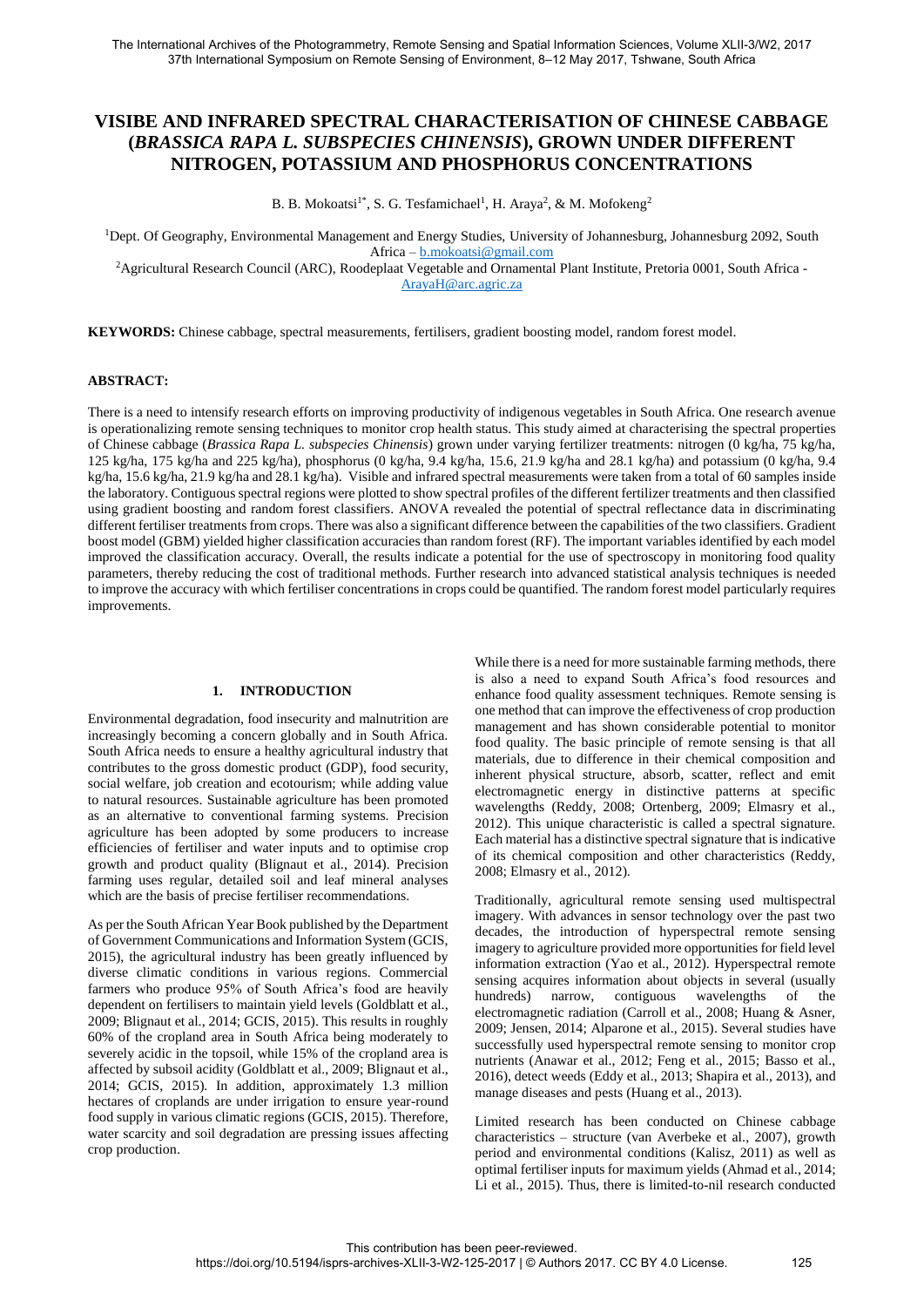to analyse the spectral properties of Chinese cabbage relative to various fertiliser treatments. The aim of this paper was, therefore, to characterise the spectral properties of Chinese cabbage grown under varying concentrations of Nitrogen, Potassium and Phosphorus. Specific objectives are (1) to investigate the performance of spectroscopy in discriminating fertiliser concentrations, and  $(2)$  to compare the performances of gradient boosting and random forest classifiers in categorising fertiliser treatments from spectra.

## **2. METHODOLOGY**

#### **2.1 Study Area**

Chinese cabbage was cultivated at the Roodeplaat Vegetable and Ornamental Plant Institute of the Agricultural Research Council (ARC-VOPI). The institute is located approximately 25 km north-east of Pretoria, as shown in figure 1. Pretoria, South Africa's capital city, is governed by the City of Tshwane Metropolitan Municipality. The main geological formations around Roodeplaat are the Daspoort, Timeball Hill and Magaliesberg formations from the Pretoria Group. The region is characterised by ridge and valley topography. Prominent ridges include the Daspoort rant, Piemeefrant, Bronberg and Magaliesberg. Across the ARC-VOPI is the Roodeplaat Dam which is fed by four streams – Roodeplaatspruit, Pienaars River, Moreletaspruit and Hartbeesspruit. Roodeplaat normally receives about 573 mm of rain per year, with most rainfall occurring during summer. It receives the lowest rainfall (0 mm) in June and the highest (11 mm) in January. The average midday temperatures for Roodeplaat range from 18.3° C in June to 27.5° C in January. The region is the coldest during July when the mercury drops to 1.7° C on average during the night. January is the hottest month with average maximum temperatures reaching 30° C.



Figure 1. Location of the Study Area

# **2.2 Sampling**

Chinese cabbage was systematically cultivated across a demarcated field, as shown in figure 2. Seedling and transplanting were performed in a controlled environment (glass house) prior to cultivation. Variable-rates of nitrogen, phosphorus and potassium (N: P: K) fertiliser were applied to Chinese cabbage, as detailed in table 1. Since K is not available to the crop immediately, it was applied before planting. Whereas, N was applied on top-soil, then irrigated to percolate. This N: P: K trial was replicated 4 times in different blocks (demarcations). There was little-to-nil within-block variation as the cultivation was strictly controlled. A drip-irrigation system was used to water the field at variable-rates in the morning. The first harvest

was carried out on 2<sup>nd</sup> February 2017, after 3 months of cultivation. Crops were harvested from 3 inner rows and not along the boundaries of the block. The crops were bagged and labelled in a systematic manner according to their N: P: K treatment levels.



Figure 2. Sampling technique for Variable-Rate Fertilizer **Treatments** 

| <b>Treatment</b> | <b>Nutrient Applied (kg/ha)</b> |        |        |  |  |  |
|------------------|---------------------------------|--------|--------|--|--|--|
|                  | N                               | Р      | K      |  |  |  |
| $T_1$ (control)  |                                 |        |        |  |  |  |
| T <sub>2</sub>   | 75                              | 9.375  | 9.375  |  |  |  |
| $T_3$            | 125                             | 15.625 | 15.625 |  |  |  |
| T4               | 175                             | 21.875 | 21.875 |  |  |  |
| T <sub>5</sub>   | 225                             | 28.125 | 28.125 |  |  |  |

|  |  | Table 1. NPK Concentrations per Treatment Level |  |  |  |
|--|--|-------------------------------------------------|--|--|--|
|--|--|-------------------------------------------------|--|--|--|

#### **2.3 Data Analysis**

**2.3.1 Processing:** the spectral measurements of each treatment group were averaged to overcome individual scan variations. Noisy bands were removed at several regions, namely 340 nm – 494 nm, 603.6 nm – 663.9 nm, 920.7 nm – 1051.6 nm and 2123.1 nm – 2503.4 nm. Reflectance curves were subsequently plotted to identify spectral regions which can distinguish the five treatment levels, as shown in figures 3 to 5.

**2.3.2 Random Forest Classification:** is a bagging method that employs recursive partitioning to divide the data into many homogeneous subsets called trees (Abdel-Rahman *et al*., 2013). Each tree is independently grown to its maximum size based on a bootstrap sample from the training data set without pruning. In each tree, the model randomly selects a subset of variables to determine the slit at each node (Abdel-Rahman *et al*., 2013). The 'randomForest' package in the R software for statistical analysis was utilised. However, a leave-one-out cross validation method was applied instead of out-of-bag partitioning, owing to the small dataset used in the experiment. Top-20 important bands were selected, and the model was re-run using the selected bands to improve classification accuracy and subsequently assessed by confusion matrix and overall statistics.

**2.3.3 Gradient Boosted Classification:** is a supervised method and it assumes availability of a set of training samples (Nowakowski, 2015). It has two phases of processing: training and testing. The common approach to the training stage of boosting methods is to build a strong classifier from iteratively selected weak classifiers. In each iteration, every weak classifier is evaluated on weighted training data and a classification error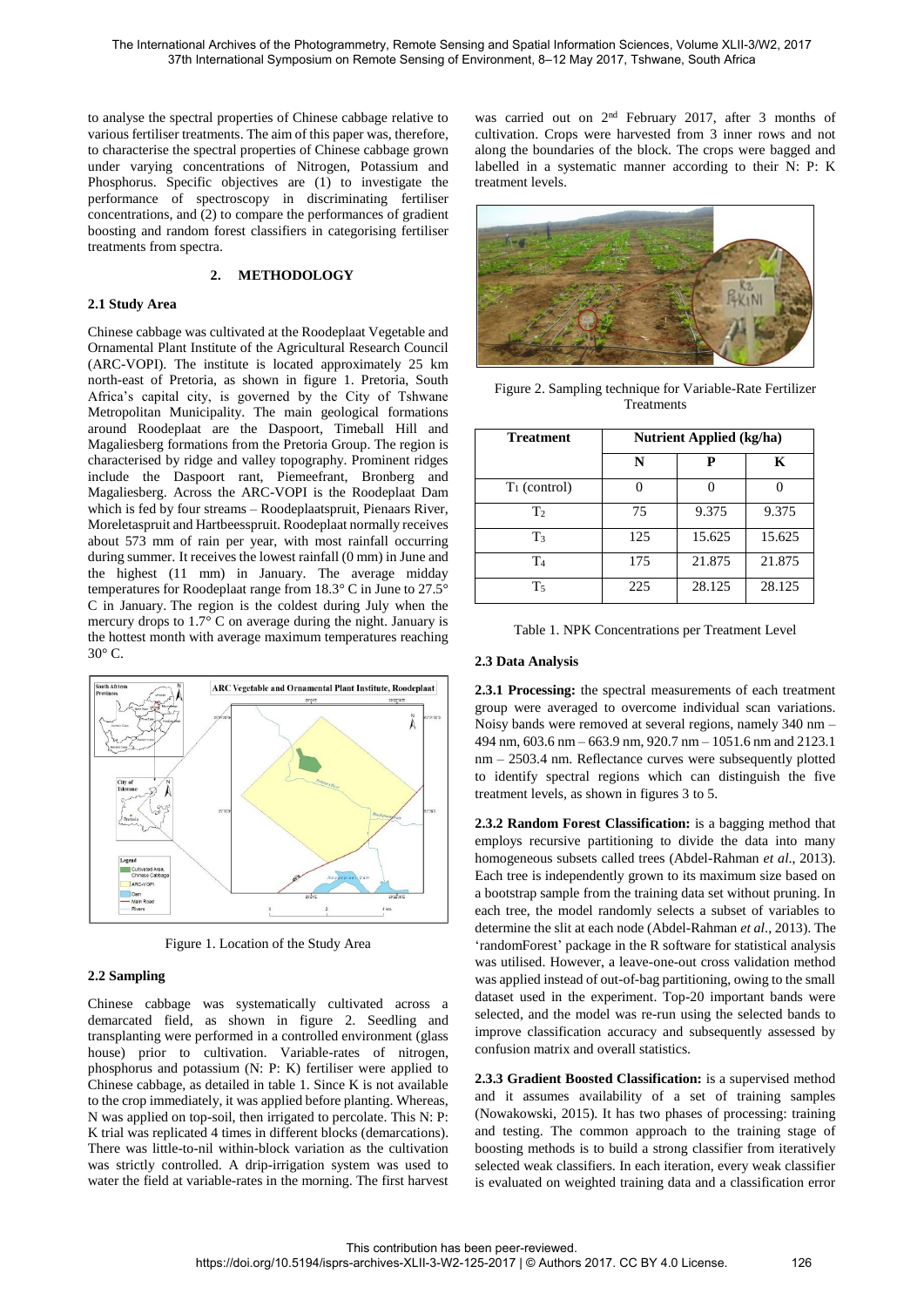is provided (Nowakowski, 2015). The weak classifier which produces the smallest error is added to the resulting strong classifier with computed weight. The performances of the two classifiers were compared based on accuracy and stability. The 'gbm' package in the R software for statistical analysis was utilised. A leave-one-out cross validation method (available in caret package) was applied instead of partitioning the dataset. Post classification, top-20 important bands were selected and the model re-run only with selected bands to improve classification accuracy. Classification accuracy was assessed by confusion matrix as well as the Kappa coefficient and confidence interval.

## **3. RESULTS**

A single-factor analysis of variance (ANOVA) was performed with 95% confidence interval. Overall, the difference between treatment levels was insignificant ( $p = 0.628869$ ). Significant differences were found only at the two identified regions which could clearly discriminate treatment levels. Region A  $(p = 3.96E -$ 14) had highly significant differences compared to Region B (*p*  $= 0.009206$ . Figures 3 shows the spectral profile of the 5 treatment levels, with visible discrimination of treatment levels shown in figures 4 and 5. This analysis was followed by a comparison of two classifiers: random forest and gradient boosted classification.





Figure 3. Reflectance Curves of Different Treatment Levels





Figure 5. Region B Discriminating Treatment Levels

#### **3.1 Gradient Boosted Classification**

The GBM model produced a satisfactory classification accuracy of 70% (Kappa = 62.5%; 95% confidence interval (CI) = 0.5679, 0.8115) using the full spectrum. Figure 6 shows a matrix of the classification. The class  $T_1$  had the lowest accuracy (25%), while T<sub>5</sub> produced the highest (75%). The  $T_1$  and  $T_5$  classes were misclassified more with each other than other classes. This implies that the control group (no fertiliser added) had similar reflectance to the group with the highest fertiliser concentration. If the two groups are not distinguishable, it could be deduced that T5 is equivalent to not applying fertiliser to the crop.



Figure 6. Classification Matrix for GBM Model using Full Spectra

Top 20 ranked variables identified by the GBM model are shown in figure 7. These bands are distributed across the range of the spectrum. The wavelength with the highest importance (10.87%) lies in the infrared region (1895.4 nm), but outside of the rededge inflection point (690 – 730 nm). This can be attributed to the previously reported importance of the infrared region in vegetation studies.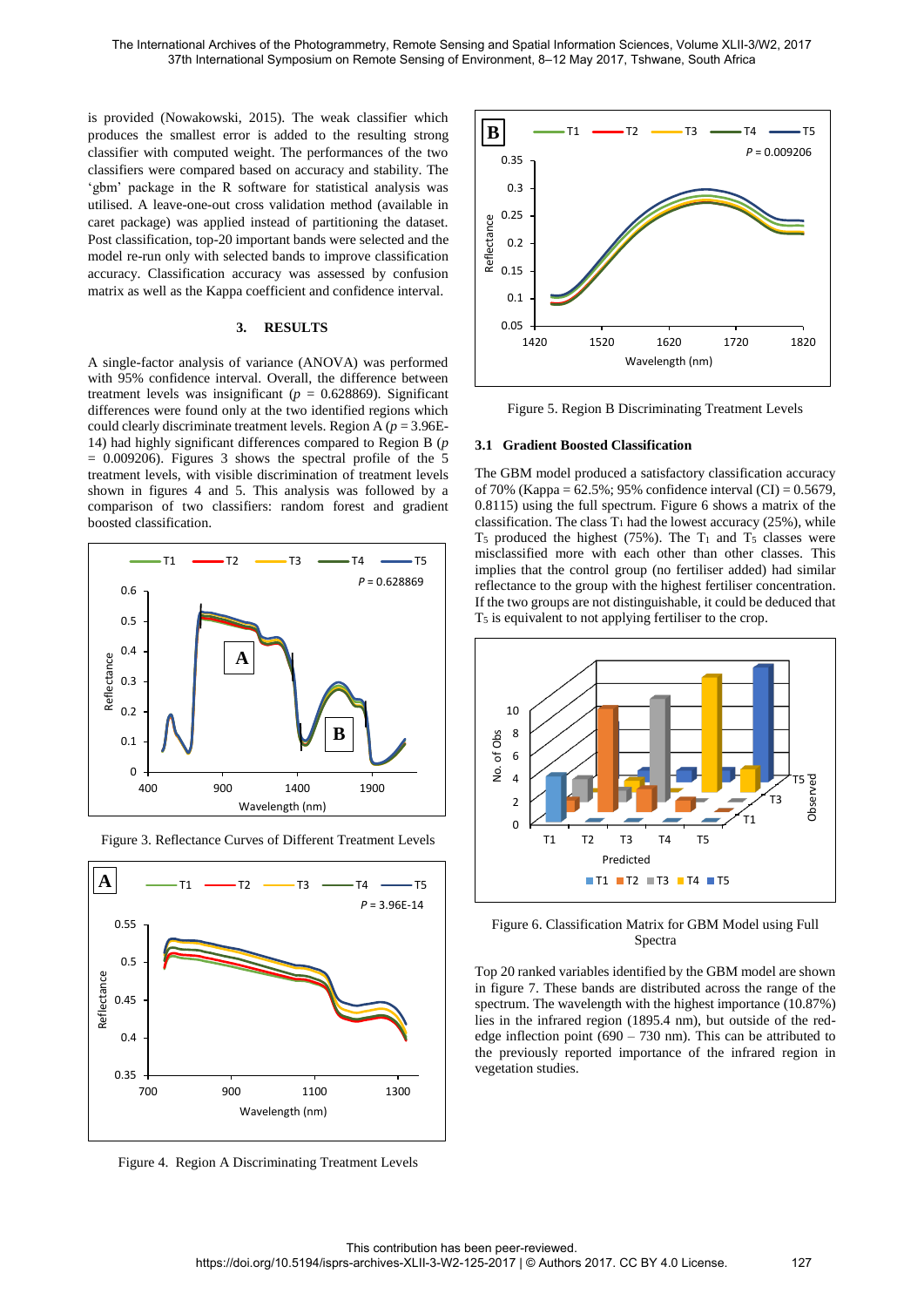

Figure 7. Important Variables Identified by GBM Model using Full Spectra

Classification accuracy of the GBM model improved with the use of the important variables, as seen in Figure 8. The overall accuracy improved to  $88.33\%$  (Kappa =  $85.42\%$ ; 95% CI = 0.7743, 0.9518). The confidence interval is also excellent, considering the worst case would be  $77\%$  accurate. The class  $T_1$ produced a 100% accuracy, followed by  $T_5$  with 83% accuracy.



Figure 8. Classification Matrix for GBM using Important Variables

# **3.2 Random Forest Classification.**

The RF model yielded a poor classification accuracy of 32% using the full spectra (Kappa = 15%). As seen in figure 9, only one class (T5) had a classification accuracy above 50%. All the other classes produced similarly poor accuracies. Although random forest is favoured in many studies for its superiority, the model did not perform to the expected standards. One reason for this unexpected result could be the size of the sample used. Random forest was used with a small sample of only 60 leaves, making it 12 samples per treatment level.



Figure 9. Classification Matrix for RF Model using Full Spectra

The RF model identified different important variables from those identified by the GBM model. No bands in the blue and green regions of the spectrum were identified as important, as shown in figure 10. The important variables are instead distributed across the red, near-infrared, infrared regions of the spectrum. The variable with the highest influence (100%) lies in the midinfrared region (1959.5 nm).



Figure 10. Important Variables Identified by RF Model using Full Spectra

Using the important variables, the accuracy of the RF model increased accuracy to 37% (Kappa = 21%). However, there was more variation in the class prediction accuracies, as shown in figure 11. The  $T_1$  class was classified with the highest accuracy (41.7%). Again,  $T_1$  was misclassified more with  $T_5$  than other classes.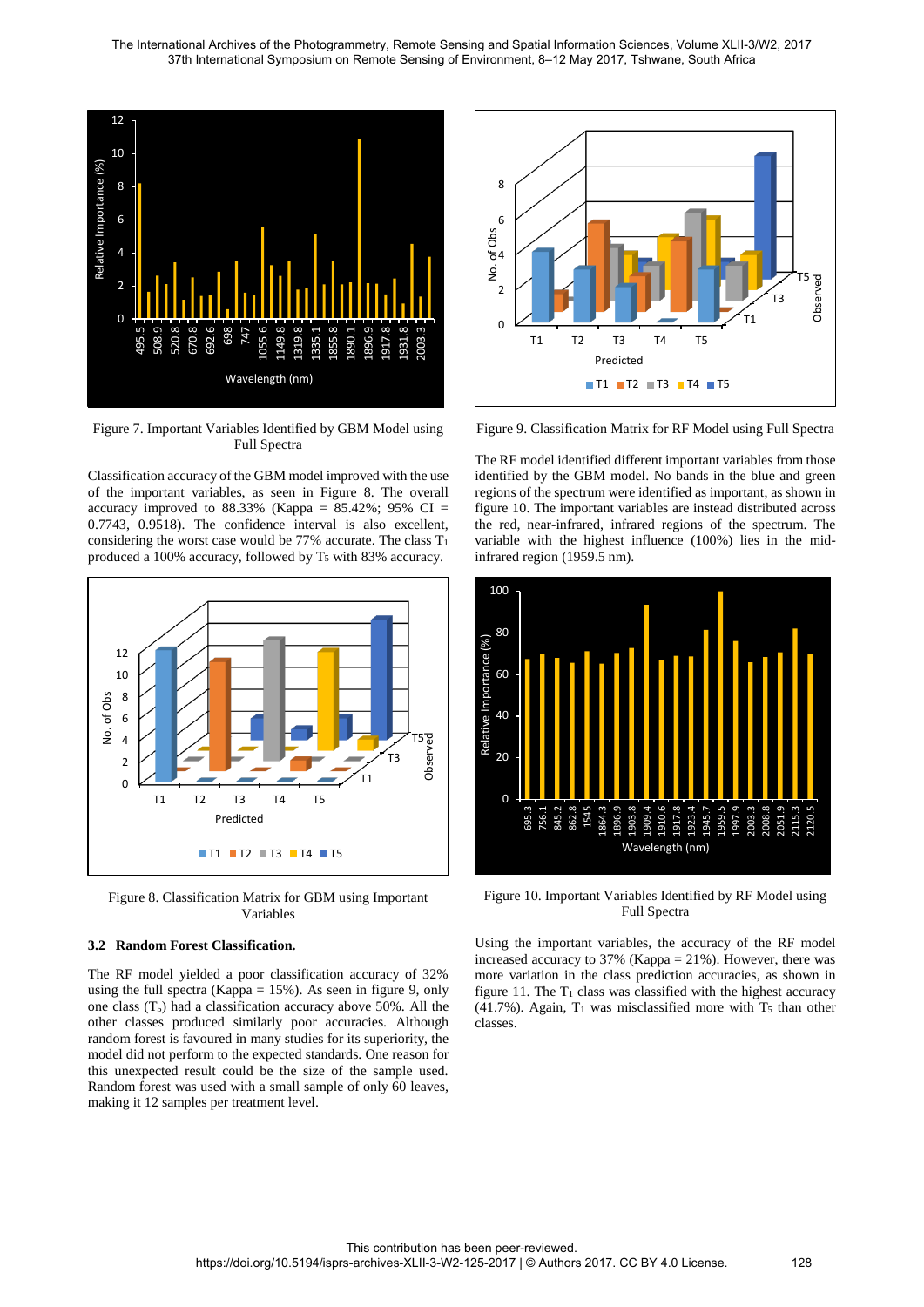

Figure 11. Classification Matrix for RF Model using Important Variables

# **4. CONCLUSION**

It is evident that spectral reflectance data can discriminate slight differences between fertiliser treatment levels. However, the T<sup>1</sup> and T<sub>5</sub> classes were misclassified with one another more than with other classes. This was an unexpected yet interesting discovery, considering that  $T_1$  was not treated with fertiliser (control) and  $T_5$  was treated with the highest N: P: K input. Furthermore, gradient boosting model proved to have excellent predictive capability with significantly high accuracy levels (70% & 88%). The model identified about 20 important variables which extended across the entire range of the spectrum. The model's prediction accuracy improved by 18% when it was rerun using the important variables. On the other hand, random forest showed poor predictive capability with insignificant accuracy levels (32%  $\&$  37%). The important variables identified by RF model were not identical to those selected by GBM – they were distributed only between the red, mid-infrared and infrared regions of the spectrum. With the use of these important variables, classification accuracy of the RF model improved only marginally (5%). Unlike the GBM model, RF also does not provide the confidence interval (CI) in the results. Therefore, there is room for improvement of the RF classification model.

## **ACKNOWLEDGMENTS**

A special thanks to the Department of Geography, Environmental Management and Energy Studies (University of Johannesburg) for providing the technical resources that supported this project. Gratitude is also extended to the National Research Foundation (NRF), for funding the project. The study was conducted in collaboration with the Vegetable and Ornamental Plants Institute (VOPI) of the Agricultural Research Council (ARC) of South Africa.

#### **REFERENCES**

Abdel-Rahman, E.M., Ahmed, F.B. & Ismail, R. 2013. Random forest regression and spectral band selection for estimating sugarcane leaf nitrogen concentration using EO-1 Hyperion hyperspectral data. *International Journal of Remote Sensing*, 34(2):712-728.

Ahmed, A., Hue, N. & Radovich, T. 2014. Nitrogen release patterns of some locally made composts and their effects on the growth of Chinese cabbage (brassica rapa, Chinensis group) when used as soil amendments. *Compost Science & Utilization*, 22:199–206.

Alparone, L., Aiazzi, B., Baronti, S., & Garzelli, A. (2015). Remote Sensing Image Fusion, Signal and Image Processing of Earth Observations. New York: CRC Press.

Anawar, H.D., Garcia-Sanchez, A., Hossain, M.N. & Akter, S. (2012). Evaluation of health risk and Arsenic levels in vegetables sold in markets of Dhaka (Bangladesh) and Salamanca (Spain) by Hydride Generation Atomic Absorption Spectroscopy. Bulletin of Environmental Contamination Toxicology, 89:620- 625.

Basso, B., Fiorentino, C., Cammarano, D. & Schulthess, U. (2016). Variable rate nitrogen fertilizer response in wheat using remote sensing. Precision Agriculture, 17:168–182.

Blignaut, J.N., De Wit, M.P., Knot, J., Midgley, S., Crookes, D.J., Drimie, S. & Nkambule, N.P. (2014). Sustainable agriculture: A viable option for enhanced food and nutritional security and a sustainable productive resource base in South Africa. An investigation. Baseline Review. Prepared for the Development Bank Southern Africa. Pretoria: ASSET Research.

Carroll, M.W., Glaser, J.A., Hunt, T.E. & Sappington, T.W. (2008). Use of spectral vegetation indices derived from airborne hyperspectral imagery for detection of European corn borer infestation in Iowa Corn Plots. Journal of Economic Entomology, 101.

Department of Government Communications and Information System (GCIS), Republic of South Africa. (2015). South Africa Year Book. [Online]. Available from: http://www.gcis.gov.za/content/resourcecentre/sainfo/yearbook. Accessed on 22 May 2016.

Eddy, P.R., Smith, A.M., Hill, B.D., Peddle, D.R., Coburn, C.A. & Blackshaw, R.E. (2013). Weed and crop discrimination using hyperspectral image data and reduced bandsets. Canadian Journal of Remote Sensing, 39(6):481-490.

Elmasry, G., Kamruzzaman, M., Sun, D-W. & Allen, P. (2012). Principles and Applications of Hyperspectral Imaging in Quality Evaluation of Agro-Food Products: A Review. Critical Reviews in Food Science and Nutrition, 52(11):999-1023.

Feng, W., Guo, B-B., Zhang, H-Y., He, L., Zhang, Y-S., Wang, Y-H., Zhu, Y-J. & Guo, T-C. (2015). Remote estimation of above ground nitrogen uptake during vegetative growth in winter wheat using hyperspectral red-edge ratio data. Field Crops Research. 180:197–206.

Goldblatt, A., Kotze, I., Corcoran, B., Botha, M., Brinkcate, T. & Hawkins, H-J. (2009). Agriculture: Facts and Trends. South Africa: The World-Wide Fund (WWF-SA).

Huang, C. & Asner, G.P. (2009). Applications of remote sensing to alien invasive plant studies. Sensors, 9:4869–4889.

Huang, W., Luo, J., Zhang, J., Zhao, J., Zhao, C., Wang, J., Yang, G., Huang, M., Huang, L. & Du, S. (2012). Crop Disease and Pest Monitoring by Remote Sensing. Chapter 2, Remote Sensing - Applications, Dr. Boris Escalante (Ed.). China: InTech.